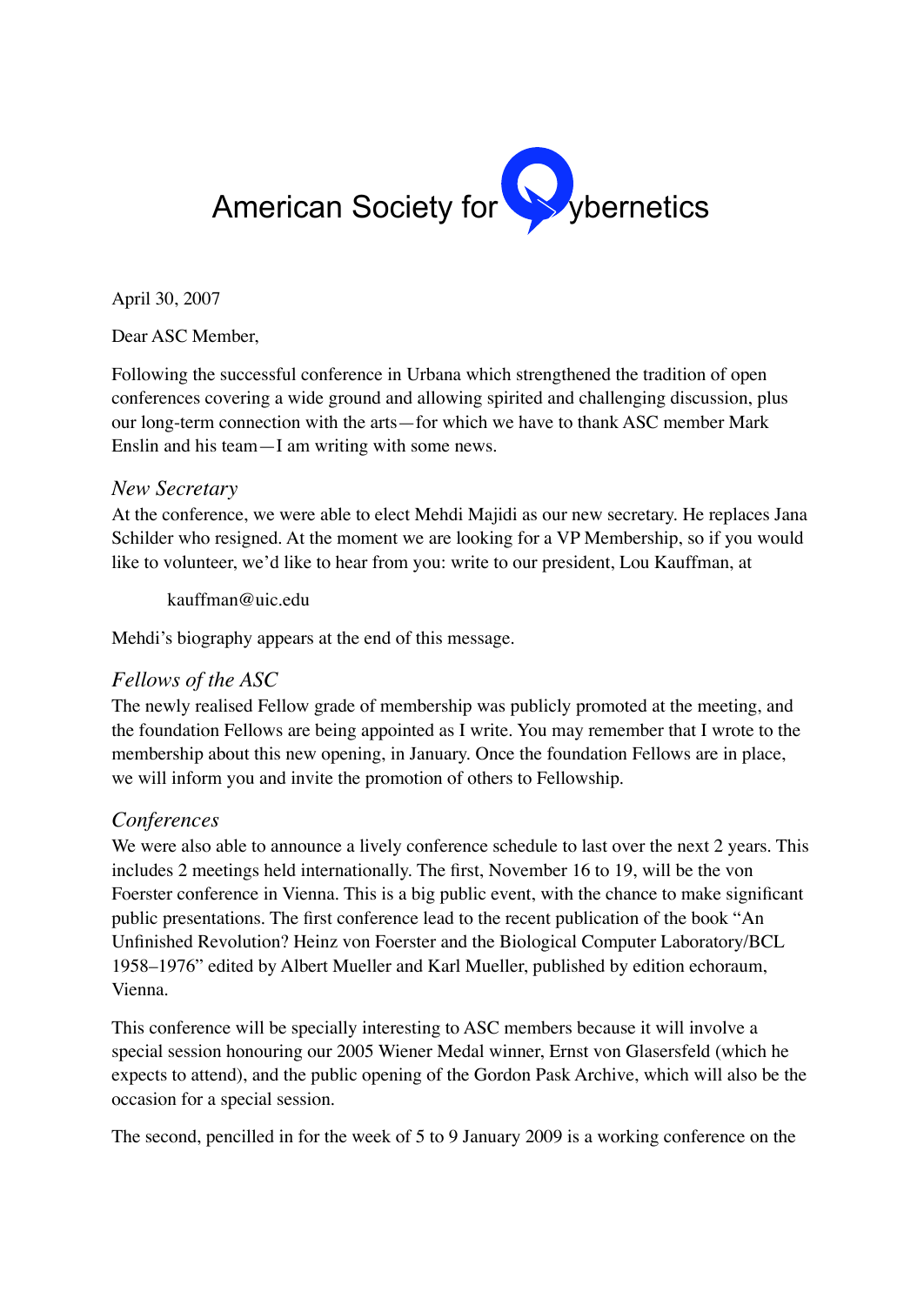theme of Cybernetics Art, Design and Mathematics. This will be a small conference and we are looking to hold it in an English castle (with heating).

In between these is our own ASC conference to be held in the summer of 2008. Unfortunately arrangements for this conference have recently had to be modified due to the award of a Fulbright Fellowship to Arun Chandra who had agreed to organise it. We are therefore again looking for an organiser and venue. If you can help us, please contact President Lou Kauffman (email above).

We also have a session in the ISSS conference this summer, in Japan. This event will take place in Tokyo, August 5 to 10 2007.

```
http://www.isss.org/conferences/tokyo2007/
```
To check the ASC session (2.12 Cybernetics, chaired by our President, Lou Kauffman: contact details above), go to

http://projects.isss.org/Main/Tokyo2007CallsForPapers

Finally, the BCL is also planning a conference to celebrate the  $50<sup>th</sup>$  anniversary of the BCL. and are proposing a competition: the ASC is closely connected with these two BCL projects.

I hope you will agree, a rich menu of events is being arranged.

## *Awards*

Also in Urbana, we made 4 Wiener Awards. This exceptionally high number was occasioned by the change in the rules that allows us to recognise that service to cybernetics need not always be through furthering theory in some radical and novel way. We awarded the Wiener Medal to Charles Francois for his enormous work in compiling and editing the International Encyclopaedia of Systems and Cybernetics, and former Presidents Pille Bunnell, Larry Richards and Stuart Umpleby who, aside from their own significant work, all brought life and health to the ASC at stages when it was in danger of dying. You can read the citations for them, and for Ernst von Glasersfeld (including a link to a video of the presentation made to him at his home, on our website

http://www.asc-cybernetics.org/organization/awards.htm

That's all the news I have for now. Don't forget to look out for your (now electronic) issues of Patterns, our official newsletter edited by Barbara Vogl, which has much more content. I hope to be able to make a major announcement there after the summer concerning membership benefits and a number of ASC-friendly societies.

Best Wishes,

Ranulph Glanville Vice President, ASC.